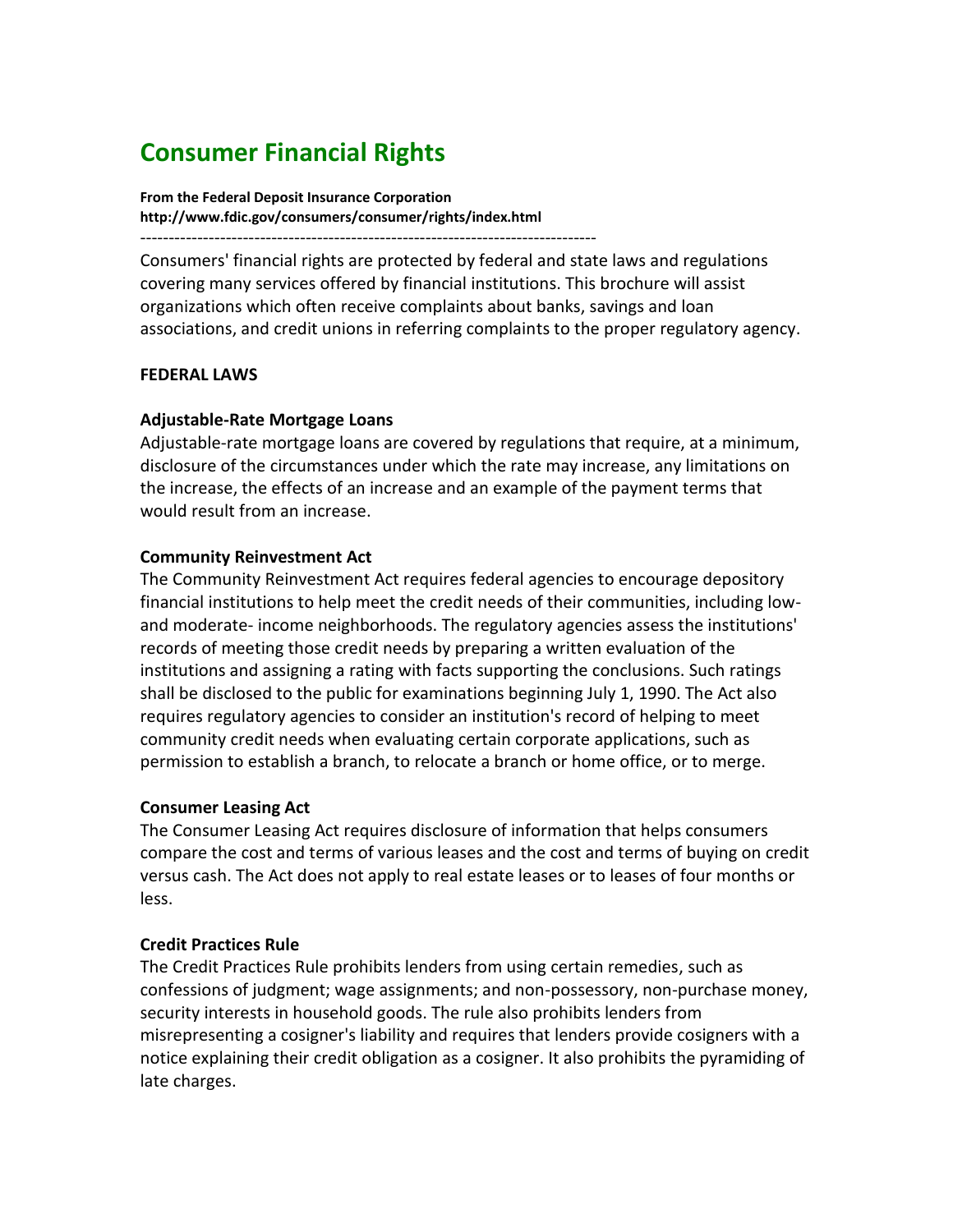## **Electronic Fund Transfer Act**

The Electronic Fund Transfer Act provides consumer protection for all transactions using a debit card or electronic means to debit or credit an account. It also limits a consumer's liability for unauthorized electronic fund transfers.

## **Equal Credit Opportunity Act**

The Equal Credit Opportunity Act prohibits discrimination against an applicant for credit because of age, sex, marital status, religion, race, color, national origin, or receipt of public assistance. It also prohibits discrimination because of a good faith exercise of any rights under the federal consumer credit laws. If a consumer has been denied credit, the law requires notification of the denial in writing. The consumer may request, within 60 days, that the reason for denial be provided in writing.

# **Expedited Funds Availability Act**

The Expedited Funds Availability Act requires all banks, savings and loan associations, savings banks, and credit unions to make funds deposited into checking, share draft and NOW accounts available according to specified time schedules and to disclose their funds availability policies to their customers. The law does not require an institution to delay the customer's use of deposited funds but instead limits how long any delay may last. The regulation also establishes rules designed to speed the return of unpaid checks.

# **Fair Credit and Charge Card Disclosure Act**

The Fair Credit and Charge Card Disclosure Act requires new disclosures on credit and charge cards, whether issued by financial institutions, retail stores or private companies. Information such as APRs, annual fees and grace periods must be provided in tabular form along with applications and preapproved solicitations for cards. The regulations also require card issuers that impose an annual fee to provide disclosures before annual renewal. Card issuers that offer credit insurance must inform customers of any increase in rate or substantial decrease in coverage should the issuer decide to change insurance providers.

# **Fair Credit Billing Act**

The Fair Credit Billing Act establishes procedures for the prompt correction of errors on open-end credit accounts. It also protects a consumer's credit rating while the consumer is settling a dispute.

## **Fair Credit Reporting Act**

The Fair Credit Reporting Act establishes procedures for correcting mistakes on a person's credit record and requires that a consumer's record only be provided for legitimate business needs. It also requires that the record be kept confidential. A credit record may be retained seven years for judgments, liens, suits, and other adverse information except for bankruptcies, which may be retained ten years. If a consumer has been denied credit, a cost-free credit report may be requested within 30 days of denial.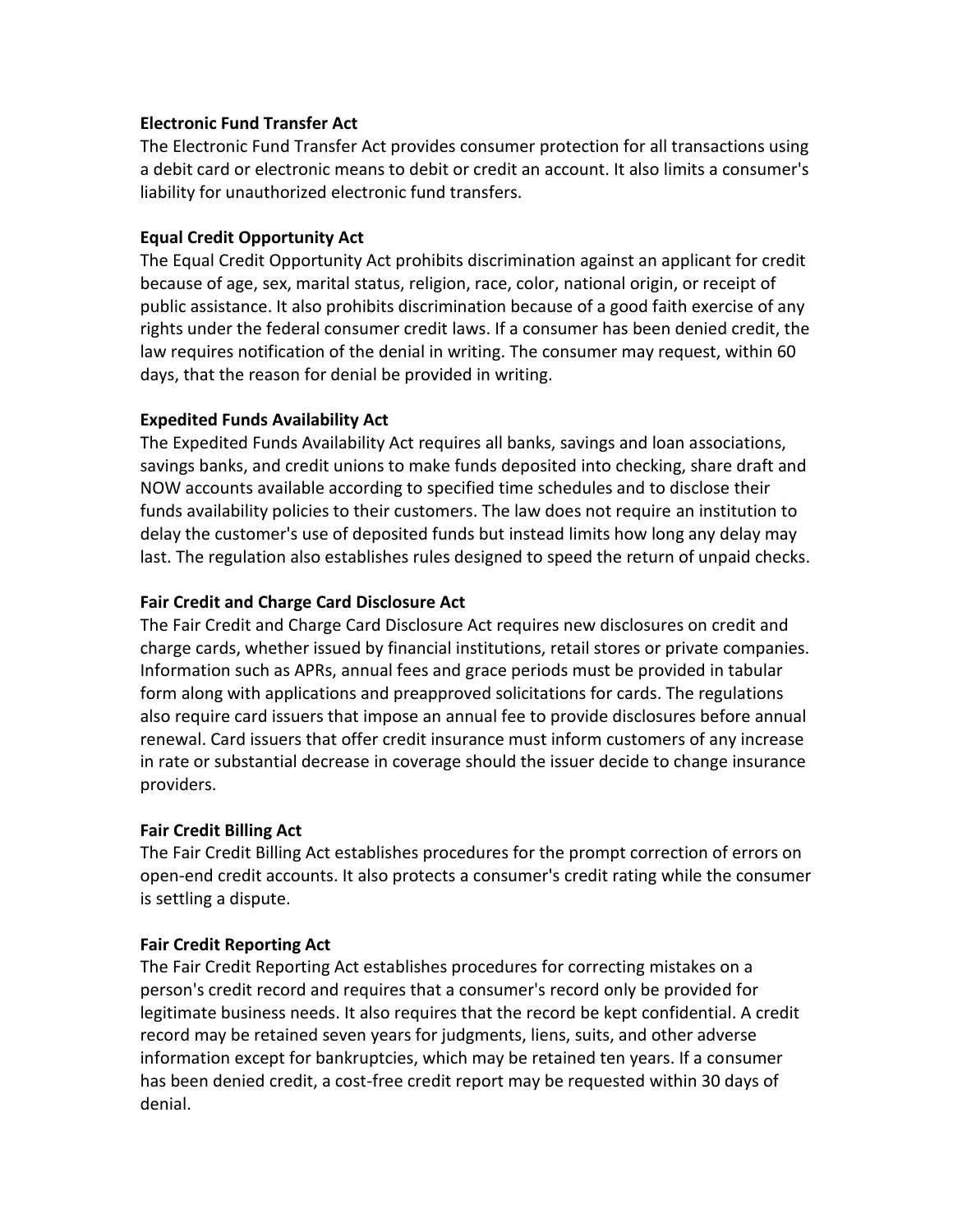#### **Fair Debt Collection Practices Act**

The Fair Debt Collection Practices Act is designed to eliminate abusive, deceptive and unfair debt collection practices. It applies to third party debt collectors or those who use a name other than their own in collecting consumer debts. Very few commercial banks, savings banks, savings and loan associations, or credit unions are covered by this Act, since they usually collect only their own debts. Complaints concerning debt collection practices should generally be filed with the Federal Trade Commission.

## **Fair Housing Act**

The Fair Housing Act prohibits discrimination on the basis of race, color, sex, religion, handicap, familial status or national origin in the financing, sale or rental of housing.

## **The Federal Trade Commission Act**

The Federal Trade Commission Act requires federal financial regulatory agencies to maintain a consumer affairs division to assist in resolving consumer complaints against institutions they supervise. This assistance is given to help get necessary information to consumers about problems they are having in order to address complaints concerning acts or practices which may be unfair or deceptive.

#### **Home Equity Loan Consumer Protection Ac**t

The Home Equity Loan Consumer Protection Act requires lenders to disclose terms, rates and conditions (APRs, miscellaneous charges, payment terms, and information about variable rate features) for home equity lines of credit with the applications and before the first transaction under the home equity plan. If the disclosed terms change, the consumer can refuse to open the plan and is entitled to a refund of fees paid in connection with the application. The Act also limits the circumstances under which creditors may terminate or change the terms of a home equity plan after it is opened.

#### **Home Mortgage Disclosure Act Aggregation Project**

Using loan data collected from each covered institution, the Federal Financial Institutions Examination Council (FFIEC) prepares disclosure statements and various reports for individual institutions in each MSA, showing lending patterns by location, age of housing stock, income level, sex and racial characteristics. The disclosure statements and reports are made available to the public at central depositories located in each MSA. Requests for the list of central depositories should be forwarded to the FFIEC.

Federal Financial Institutions Examination Council 2100 Pennsylvania Ave, NW Suite 200 Washington, DC 20037

## **Home Mortgage Disclosure Act (HMDA)**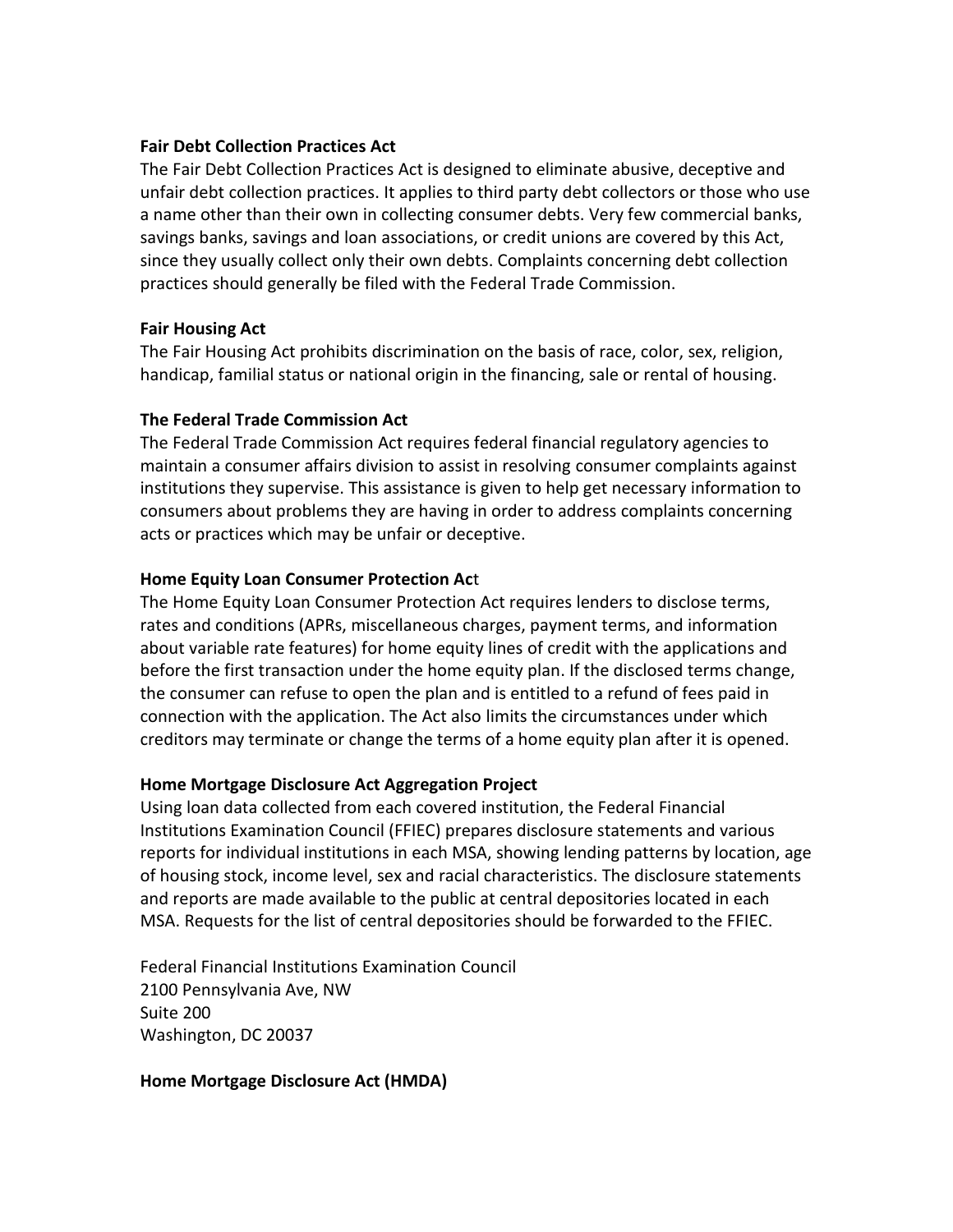The Home Mortgage Disclosure Act (HMDA) requires certain lending institutions to report annually on their originations and purchases of home purchase and home improvement loans as well as applications for such loans. The type of loan, location of the property, race or national origin, sex and income of the applicant or borrower is reported. Institutions are required to make information regarding their lending available to the public and must post a notice of availability in their public lobby. Disclosure statements are also available at central depositories in metropolitan areas. This information can help the public determine how well institutions are serving the housing credit needs of their neighborhoods and communities.

## **National Flood Insurance Act**

National Flood Insurance is available to any property holder whose local community participates in the national program by adopting and enforcing flood plain management. Federally regulated lenders are required to compel borrowers to purchase flood insurance in certain designated areas. Lenders also must disclose to borrowers if their structure is located in a flood hazard area.

## **Real Estate Settlement Procedures Act**

The Real Estate Settlement Procedures Act requires that a consumer be given advance information about the services and costs involved in the closing of a residential mortgage. It also limits the amount that can be collected for mortgage escrow.

# **Rights to Financial Privacy Act**

The Right to Financial Privacy Act provides that customers of financial institutions have a right to expect that their financial activities will have a reasonable amount of privacy from federal government scrutiny. The Act establishes specific procedures and exemptions concerning the release of the financial records of customers and imposes limitations on and requirements of financial institutions prior to the release of such information to the federal government.

# **Savings and Time Deposits**

Savings and time deposits are covered by regulations that prohibit inaccurate or misleading advertising.

# **Truth in Lending Act**

The Truth in Lending Act requires disclosure of the "finance charge" and the "annual percentage rate"--and certain other costs and terms of credit--so that a consumer can compare the prices of credit from different sources. It also limits liability on lost or stolen credit cards.

# **STATE LAWS**

Many State Laws also provide rights and remedies in consumer financial transactions. Unless a state law conflicts with a particular federal law, the state law usually will apply.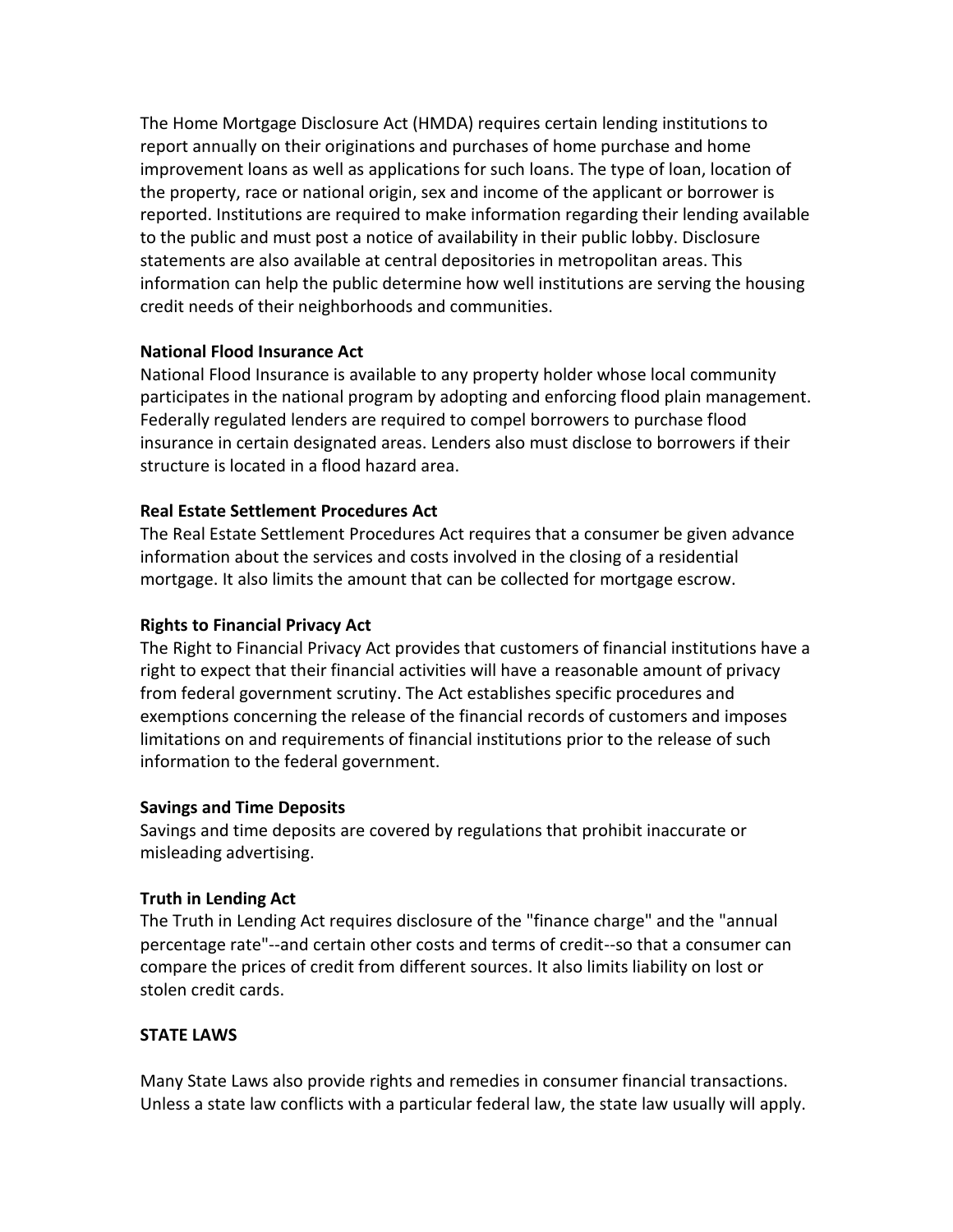Some states have usury laws, which establish maximum rates of interest that creditors can charge for loans or credit sales. The maximum interest rates vary from state to state and depend upon the type of credit transaction involved.

## **Complaint Filing Process**

If the consumer has a complaint against a financial institution, the first step is to contact an officer of the institution and attempt to resolve the complaint directly. Financial institutions value their customers and most will be helpful. If the consumer is unable to resolve the complaint directly, the financial institution's regulatory agency may be contacted for assistance.

The agency will usually acknowledge receipt of a complaint letter within a few days. If the letter is referred to another agency, the consumer will be advised of this fact. When the appropriate agency investigates the complaint the financial institution may be given a copy of the complaint letter.

The complaint should be submitted in writing and should include the following:

- Complainant's name, address, telephone number;
- The institution's name and address;
- Type of account involved in the complaint--checking, savings, or loan--and account numbers, if applicable;
- Description of the complaint, including specific dates and the institution's actions (copies of pertinent information or correspondence are also helpful);
- Date of contact and the names of individuals contacted at the institution with their responses;
- Complainant's signature and the date the complaint is being submitted to the regulatory agency.

The regulatory agencies will be able to help resolve the complaint if the financial institution has violated a banking law or regulation. They may not be able to help where the consumer is not satisfied with an institutions's policy or practices, even though no law or regulation was violated. Additionally, the regulatory agencies do not resolve factual or most contractual disputes.

The following information will help in determining which agency to contact.

## **National Bank**

The Word "National" appears in the bank's name, or the initials N.A. appear after the bank's name.

Agency to Contact: Comptroller of the Currency

## **State-Chartered Bank, Member of the Federal Reserve System**

Two signs will be prominently displayed on the door of the bank or in the lobby. One will say "Member, Federal Reserve System." The other will indicate deposits are insured by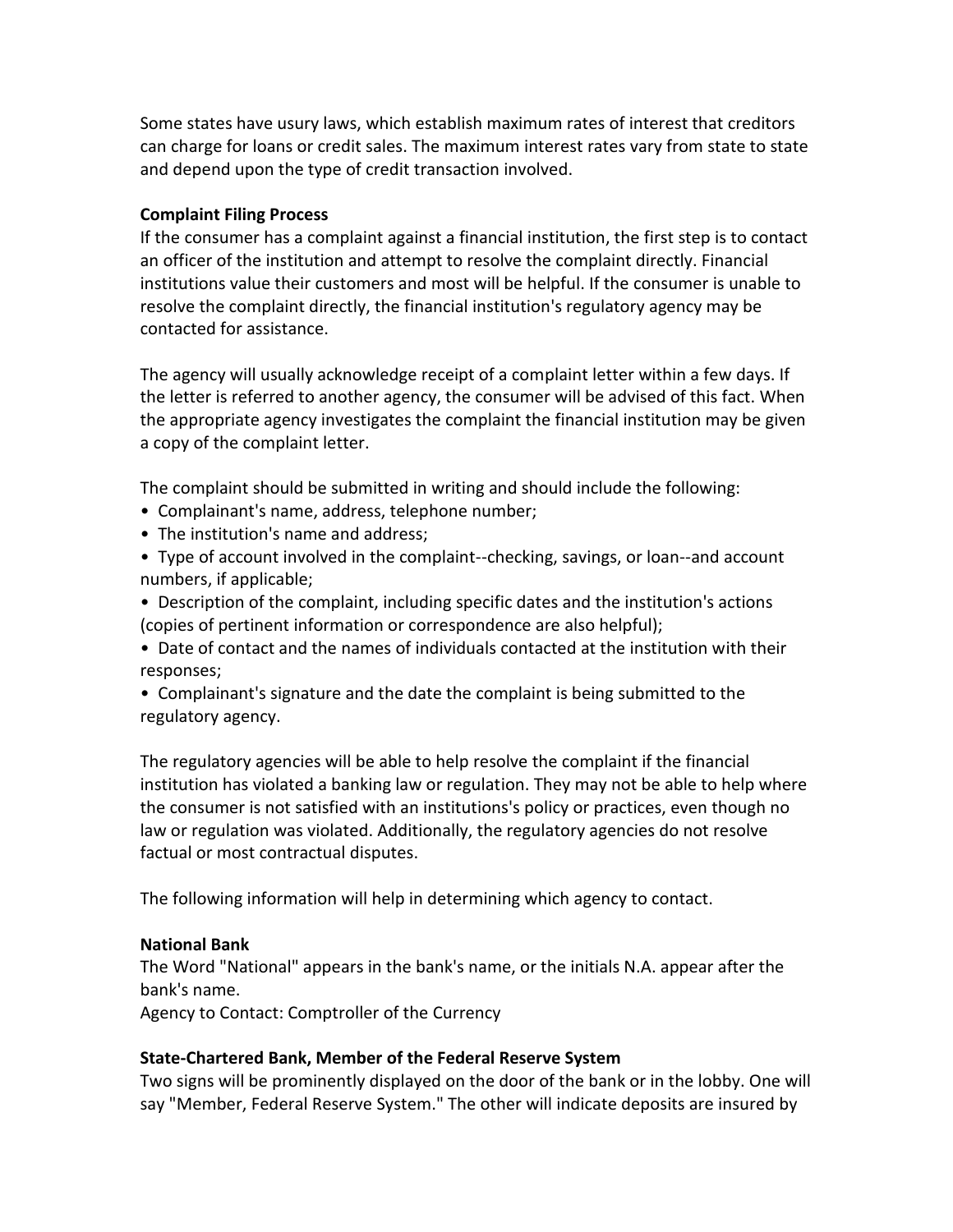the Federal Deposit Insurance Corporation and/or "Deposits Federally Insured to \$250,000--Backed by the Full Faith and Credit of the United States Government." The word "National" does not appear in the name; the initials N.A. do not appear after the name.

Agency to Contact: Federal Reserve Board for federal laws; State Banking Department for state laws.

## **State Non-Member Bank or State-Chartered Savings Bank, Federally Insured**

A sign will be prominently displayed at each teller station that indicates that deposits are insured by the Federal Deposit Insurance Corporation and/or "Deposits Federally Insured to \$250,000--Backed by the Full Faith and Credit of the United States Government." There will not be a sign saying "Member, Federal Reserve System." The word "National" or the initials N.A. will not appear in the name. Agency to Contact: Federal Deposit Insurance Corporation for federal laws; State

Banking Department for state laws.

## **Federal Savings and Loan Association or Federal Savings Association, Federally Insured**

Generally, the work "Federal" appears in the name of the savings and loan association or its name includes initials such as "FA" which indicate its status as a federal savings and loan association. A sign will be prominently displayed at each teller station that says "Deposits Federally Insured to \$250,000--Backed by the Full Faith and Credit of the United States Government."

Agency to Contact: Office of Thrift Supervision

## **Federal Savings Bank, Federally Insured**

Generally, the work "Federal" appears in the name of the savings bank or its name includes the initials such as "FSB" which indicate its status as a federal savings bank. A sign will prominently displayed at each teller station that says "Deposits Insured to \$250,000--Backed by the Full Faith and Credit of the United States Government." Agency to Contact: Office of Thrift Supervision

## **State-Chartered Federally Insured Savings Institution**

There will be a sign prominently displayed at each teller station that says "Deposits Federally Insured to \$250,000--Backed by the Full Faith and Credit of the United States Government."

Agency to Contact: Office of Thrift Supervision.

## **State Chartered Banks or Savings Institutions without Federal Deposit Insurance**

Institution has none of the above described characteristics. Agency to Contact: State Banking Department for state laws; Federal Trade Commission for federal laws.

## **Federally Chartered Credit Union**

The term "Federal credit union" appears in the name of the credit union.